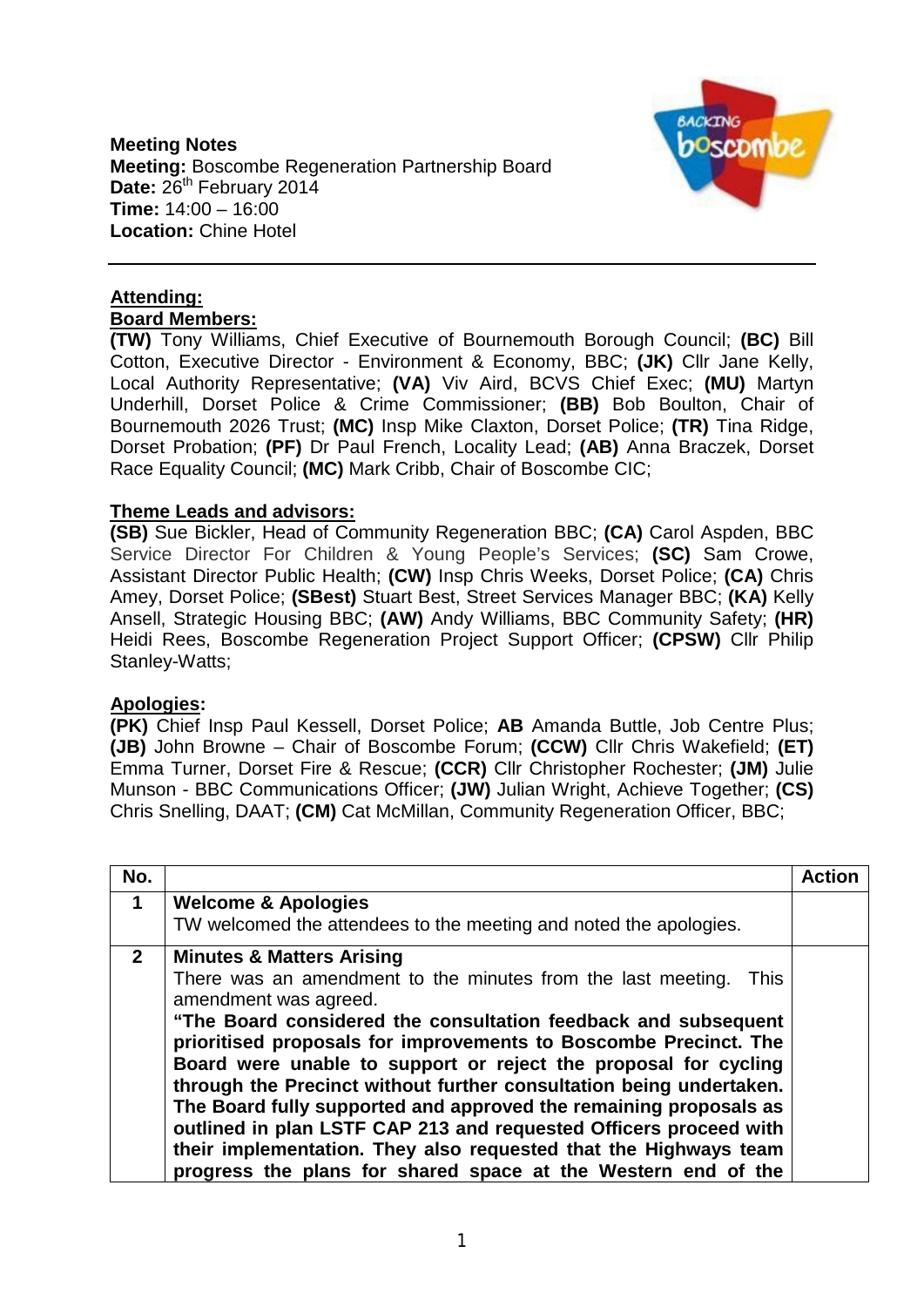|              | carrying<br><b>Precinct,</b><br>out further<br>consultation<br>in<br>relation<br>to<br>accessibility, aiming to implement the core principles of shared<br>space as far as both practicable and possible."                                                                                                                                                                                                                                                                                                                                                                                                                                                                                                                                                                                                                                                                                                                                                                                                                                                                                                                                                                                                                                                                                                                                                                                                                                                                                                                                                                                                                         |                                     |
|--------------|------------------------------------------------------------------------------------------------------------------------------------------------------------------------------------------------------------------------------------------------------------------------------------------------------------------------------------------------------------------------------------------------------------------------------------------------------------------------------------------------------------------------------------------------------------------------------------------------------------------------------------------------------------------------------------------------------------------------------------------------------------------------------------------------------------------------------------------------------------------------------------------------------------------------------------------------------------------------------------------------------------------------------------------------------------------------------------------------------------------------------------------------------------------------------------------------------------------------------------------------------------------------------------------------------------------------------------------------------------------------------------------------------------------------------------------------------------------------------------------------------------------------------------------------------------------------------------------------------------------------------------|-------------------------------------|
|              | The remaining minutes from the last meeting were recorded as accurate<br>and actions are either completed or in hand.                                                                                                                                                                                                                                                                                                                                                                                                                                                                                                                                                                                                                                                                                                                                                                                                                                                                                                                                                                                                                                                                                                                                                                                                                                                                                                                                                                                                                                                                                                              |                                     |
| $\mathbf{3}$ | <b>Communications</b><br><b>SB</b> presented a funding application for continued communications support<br>for the Boscombe Regeneration Partnership. Match funding from the<br>local authority is in place and a further 10k is needed from this Board.<br>The 10k would come out of the 35k allocated to this Board from<br>Bournemouth 2026 Trust. MU noted that he would like to see more<br>partnership success news perhaps by way of monthly highlights. There<br>was a discussion around whether this work should still be carried out by a<br>local authority officer or put out to tender. The potential advantages and<br>risks were discussed. For example the Board would have to consider who<br>would manage an external provider.<br>It was decided that JM would continue to work with the Partnership for<br>two days a week in order to keep the momentum of current<br>communications. However it was agreed that options for this work to be<br>delivered by another provider should be explored and made available to<br>the Board. SB will draw up a possible contacts.<br>MU offered to explore the possibility of hiring a Bournemouth University<br>under graduate for this role in the future and present this to the Board at a<br>future meeting.<br>There was a brief discussion around the BBC 1 programme 'Inside Out'<br>which recently featured Boscombe. There was an overall feeling of<br>disappointment towards the BBC about how the programme was<br>focussed. It was agreed that SB will draft a letter to be sent to the BBC<br>on behalf of the Partnership noting this disappointment. | <b>SB</b><br><b>MU</b><br><b>SB</b> |
| 4            | Theme Lead updates & Challenges                                                                                                                                                                                                                                                                                                                                                                                                                                                                                                                                                                                                                                                                                                                                                                                                                                                                                                                                                                                                                                                                                                                                                                                                                                                                                                                                                                                                                                                                                                                                                                                                    |                                     |
|              | <b>Latest Theme Updates</b><br><b>Housing (Operation Galaxy) additional information</b><br><b>KA</b> updated the Board with regards to Operation Galaxy. <b>KA</b> noted that<br>there needs to be more of an understanding about how the referral<br>process works for placing vulnerable homeless people into Bournemouth.<br>It was noted that there should be intelligence gathering undertaken on<br>who is coming into the area and why, including how other areas local<br>authorities manage a mix of vulnerable clients moving to their area.<br>KA said that they are very keen on getting referring agencies around the<br>table to discuss the issues in Boscombe.<br><b>PF</b> said that the Clinical<br>Commissioning Group no longer have drugs and alcohol treatment under                                                                                                                                                                                                                                                                                                                                                                                                                                                                                                                                                                                                                                                                                                                                                                                                                                         |                                     |
|              | their remit, however, this should be considered when commissioning work<br>and managed better than it currently is. PF will take this back to<br>managers for discussion.                                                                                                                                                                                                                                                                                                                                                                                                                                                                                                                                                                                                                                                                                                                                                                                                                                                                                                                                                                                                                                                                                                                                                                                                                                                                                                                                                                                                                                                          | <b>PF</b>                           |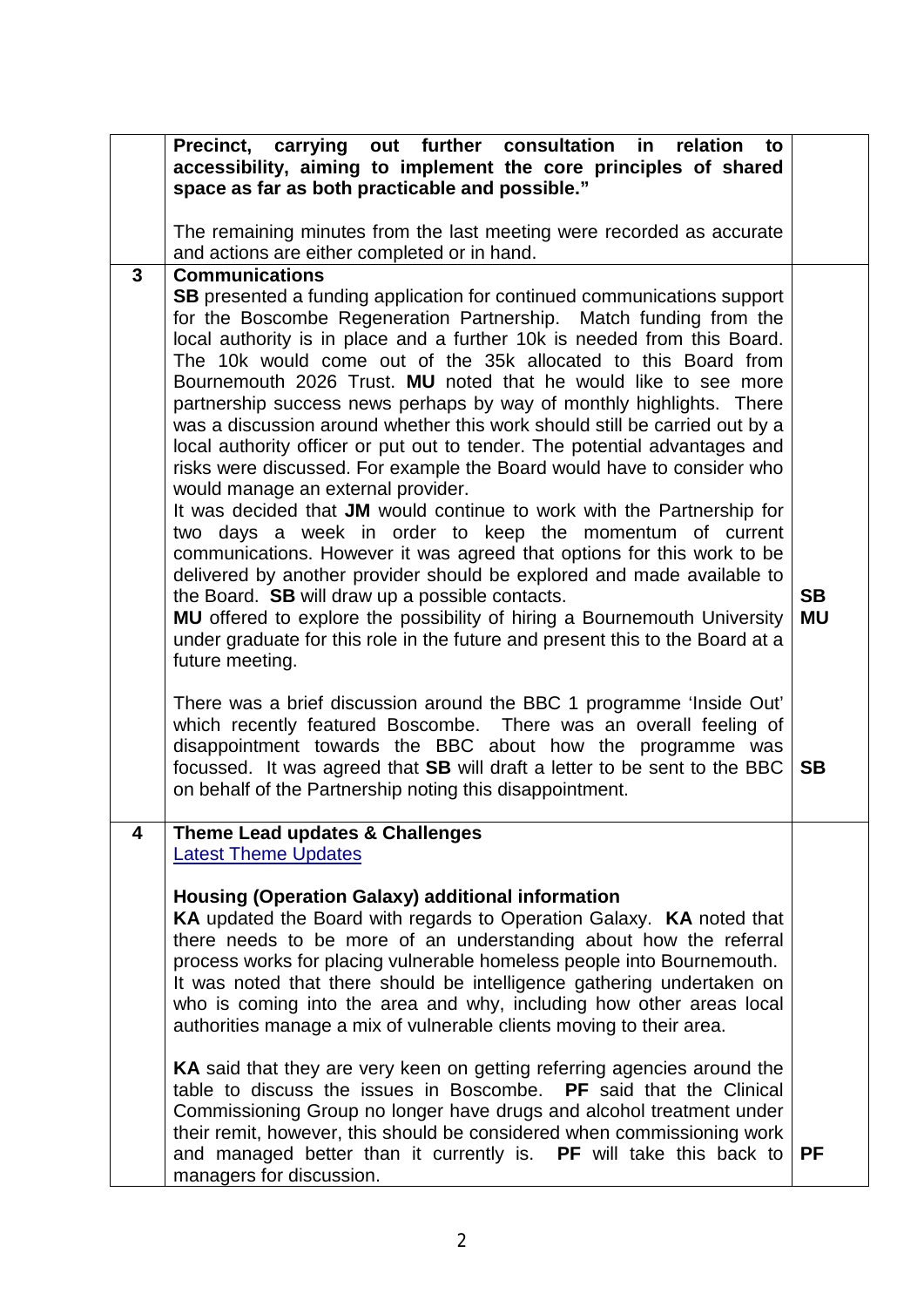**MU** noted that most of the ex-offenders who are being placed in Bournemouth are not from prisons in Dorset and that the partnership should look at how we decrease the amount of ex-offenders being placed here from prisons in other areas. It was noted that this will be extremely difficult to achieve. It was also noted that there needs to be an increase of people moving out of the area following recovery.

**KA** asked if **MU** could forward any relevant information/data relating to what prisons are placing in Bournemouth. **MU**

**TR** noted that Probation's Assistant-Chief Officers from other areas are reporting that some of the owners of support units in Bournemouth are publicising their business which encourages referrals to the area. Prisons are also being encouraged to resettle outside of the London area which will include a number of areas including Bournemouth. It was noted that this is more of a national issue that needs looking at.

It was agreed that the partnership would exercise the controls we do have around supported living units while carrying out work to further understand referral and funding routes. **TW** noted that the Board will be happy to support Strategic Housing with issues that need escalating.

Funding has been secured for a further 10 HMO conversions which could result in up to a 100 reduction in bedsits. **KA** noted that as this programme continues, compulsory purchase orders are going to have to be considered in order to secure properties.

The Conservation team are currently carrying out surveys for improving the front facades of properties in Churchill Gardens and costings are being prepared.

237 empty properties have been identified in Boscombe all of which will be visited and owners contacted where possible to understand what the issues are.

### **Challenges**

**KA** noted that staff resource is needed in order to carry out the work on empty homes in Boscombe as well as capital resources. One of the biggest challenges within the Housing Theme is staff and capital resource in order to develop a deliverable strategy over a longer term for the Homes for Boscombe Strategic Vision.

Another challenge is lack of resources to enforce powers in a proactive way against private landlords. **KA** suggested that a private sector strategy for Boscombe would be needed in order to move this forward.

There was a discussion around these challenges. The Winton model is potentially to be rolled out into Boscombe. This consists of a front person who covers enforcement issues within an area including ASB, overgrown trees etc. **KA** noted interest in being involved in discussions around this model.

It was noted that it would be beneficial to have a member of the Dorset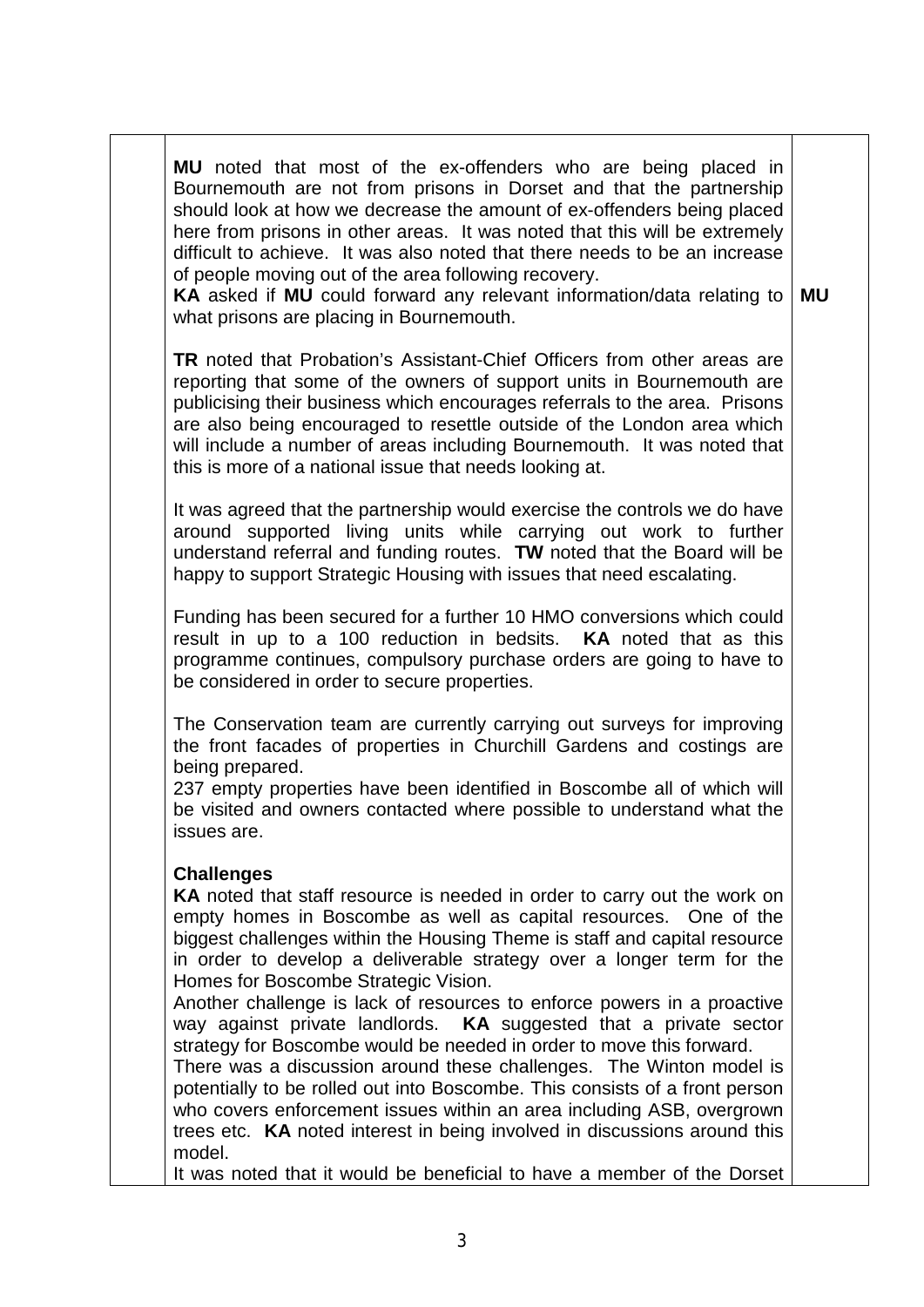Fire & Rescue Service attend Board meetings. **SB** will speak with DFRS. **KA** noted that Boscombe would benefit from more owner occupiers as there is a very high proportion of rented accommodation. The challenge being making Boscombe a more appealing place to buy a home, this includes confidence in schools. It was suggested that a small area of Boscombe could be identified as a place to focus on being more appealing to home buyers. **MU** noted that the government are introducing £200k innovation funds which could be applied for. **MU** offered to develop a bid with KA. **MU** Action **SB MU KA**

**KA** will speak with **BC** in view of bringing a report forward to Executive Team on resources required and Policies to be developed to support the **KA BC**

### **Funding application**

Homes for Boscombe Strategy.

**SB** gave an overview of the Churchill Gardens strategy. The Councils Planning department can develop the management plan for Churchill Gardens, which will support the recently carried out Area Appraisal. This requires 50% match funding and the application to Board is therefore for £6k. The Board approved this application.

#### **Crime – additional information**

**CW** raised some challenges for discussion by the Board.

**Issue 1** – High density of high risk support services in Boscombe. **CW** noted that in order to reduce reoffending the cycle of addiction, rehabilitation and offending must be broken. **CW** gave the Board some examples of this cycle e.g. sex workers being rehoused into the area where they have offended and are vulnerable to drugs and exploitation. Also, ex-offenders with additions have been released from HMP into high crime areas.

Potential solutions would be to move services out of Boscombe, replace with family accommodation or low risk supported services *i.e.* mental health, learning disability or ex armed services provision. Also, to have smaller units with increased supervision ( 24/7 ).

**Issue 2** – It was noted that there are currently 55 units of supported living in Boscombe, many of which are operating as private businesses.

Decommissioning of services- the Partnership need to have some degree of control over units being decommissioned only to become a similar unit. A potential solution would be to have a robust policy in place to ensure Charities or Private Companies are unable to provide similar services to a lower standard with less control.

TR noted that Dorset Probation currently accommodates people through the Hub who direct to these 55 units. **TR** said Probation would be happy to place people in accommodation outside of Boscombe accommodation were available. **SB** suggested floating support in other areas. **TR** confirmed that Dorset Probation would utilise this if available. **MU** noted that there are no offenders from Dorset in Dorset prisons. Dorset prisons hold prisoners from Avon, Summerset, Glostershire and

Wiltshire. These offenders therefore do not have a local connection to the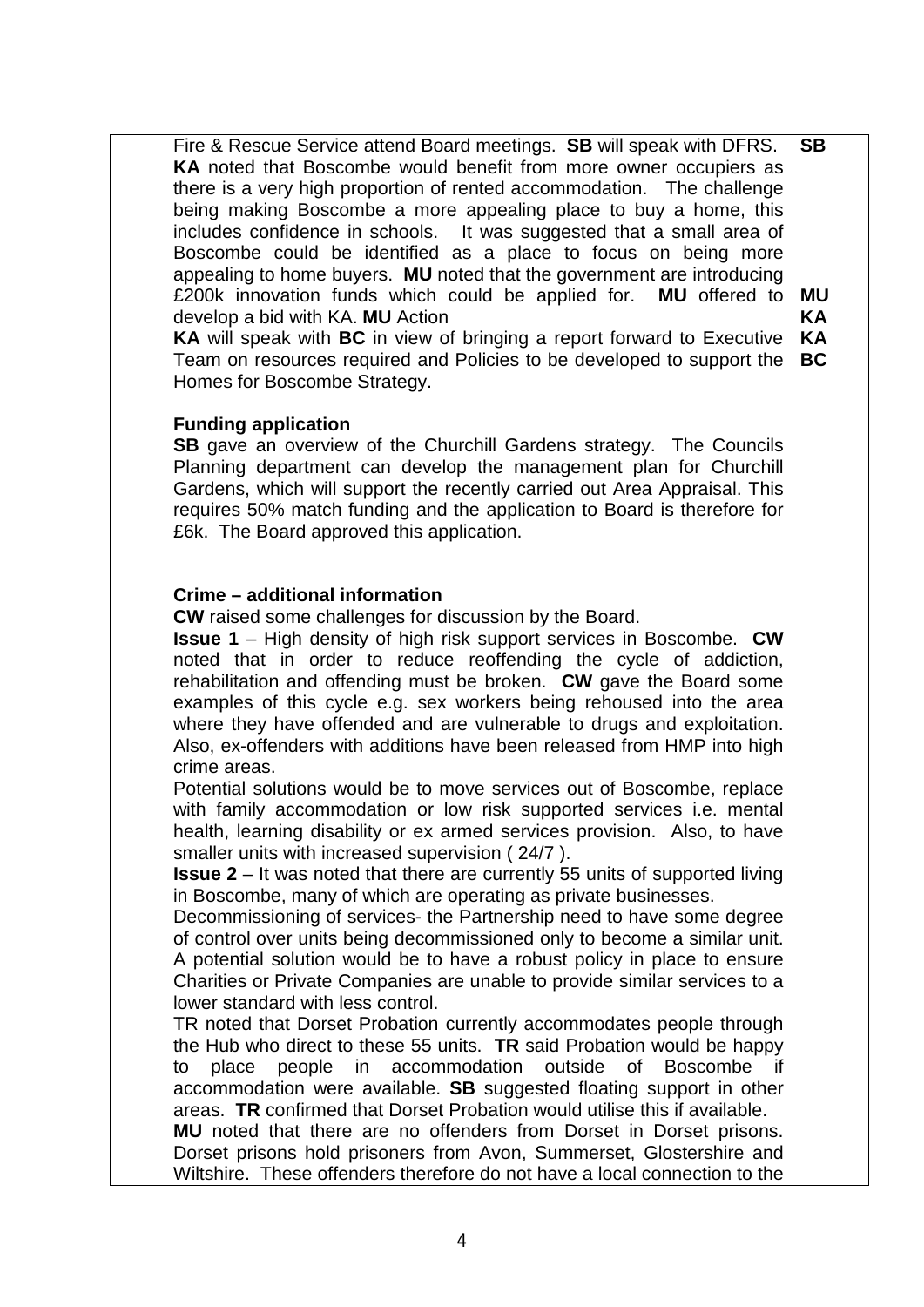|   | <b>SC</b> raised the question of the Council owning supported units outside of |            |
|---|--------------------------------------------------------------------------------|------------|
|   | Boscombe in order to generate income and disperse supported living             |            |
|   | throughout the area. There was a concern that this might add to the            |            |
|   | current issues.                                                                |            |
|   |                                                                                |            |
|   | The Board discussed the above issues and the following actions were            |            |
|   | raised.                                                                        |            |
|   |                                                                                |            |
|   | Change of local / national policy and law; work with MP's to lobby on the      |            |
|   | current Housing Benefit model.                                                 |            |
|   | Look into only having Housing Benefit being paid to accredited support         | KA         |
|   | units in Dorset.                                                               |            |
|   |                                                                                |            |
|   | <b>Environment</b>                                                             |            |
|   | <b>SBe</b> gave an update regarding the Environment Theme. The Board           |            |
|   | agreed that a priority area to improve is Hawkwood Road car park. This         | <b>SBe</b> |
|   |                                                                                |            |
|   | was highlighted in the DOTS disability report and will be a pilot for          |            |
|   | improved accessibility for other car parks throughout the Town.                |            |
|   |                                                                                |            |
|   | TW suggested a more robust approach to closing alleyways. SBe agreed           |            |
|   | to consider three alleyways to close and test carrying out consultation that   |            |
|   | only requires 50% agreement to implement a closure. This will be raised        |            |
|   | at the next Atlas group.                                                       |            |
|   |                                                                                |            |
|   | <b>SBe</b> noted that the Crescent improvements should be finished by the end  |            |
|   | of the financial year.                                                         |            |
|   |                                                                                |            |
|   | <b>Health</b>                                                                  |            |
|   | <b>SC</b> gave an overview of the Health Theme. There will be a focus on the   |            |
|   | challenges for this group at the next Board meeting.                           |            |
|   |                                                                                |            |
|   | <b>SB</b> gave a brief overview of the Employment & Enterprise Theme. There    |            |
|   | will be a focus on the challenges for this group at the next Board meeting.    |            |
|   |                                                                                |            |
| 6 | <b>AOB</b>                                                                     |            |
|   | TW asked for a letter of thanks to be drafted to Tobias Elwood for the         |            |
|   | beach cleanup and JP Morgan for their support re Achieving Excellence          |            |
|   | programme in schools. SB to draft the letter to come from TW.                  | <b>SB</b>  |
|   | <b>BB</b> noted that Bournemouth 2026 Trust would be willing to increase their |            |
|   | funding to Boscombe Regeneration Partnership if required for innovative        |            |
|   | projects that need moving forward.                                             |            |
|   | MC and MU praised the Board for the work gone into improving                   |            |
|   | Boscombe over the last year.                                                   |            |
|   | MU noted that a concordat has been issued with a focus on reducing             |            |
|   | work load on the Police particularly on putting people with mental health      |            |
|   | crisis into cell blocks.                                                       |            |
|   |                                                                                |            |